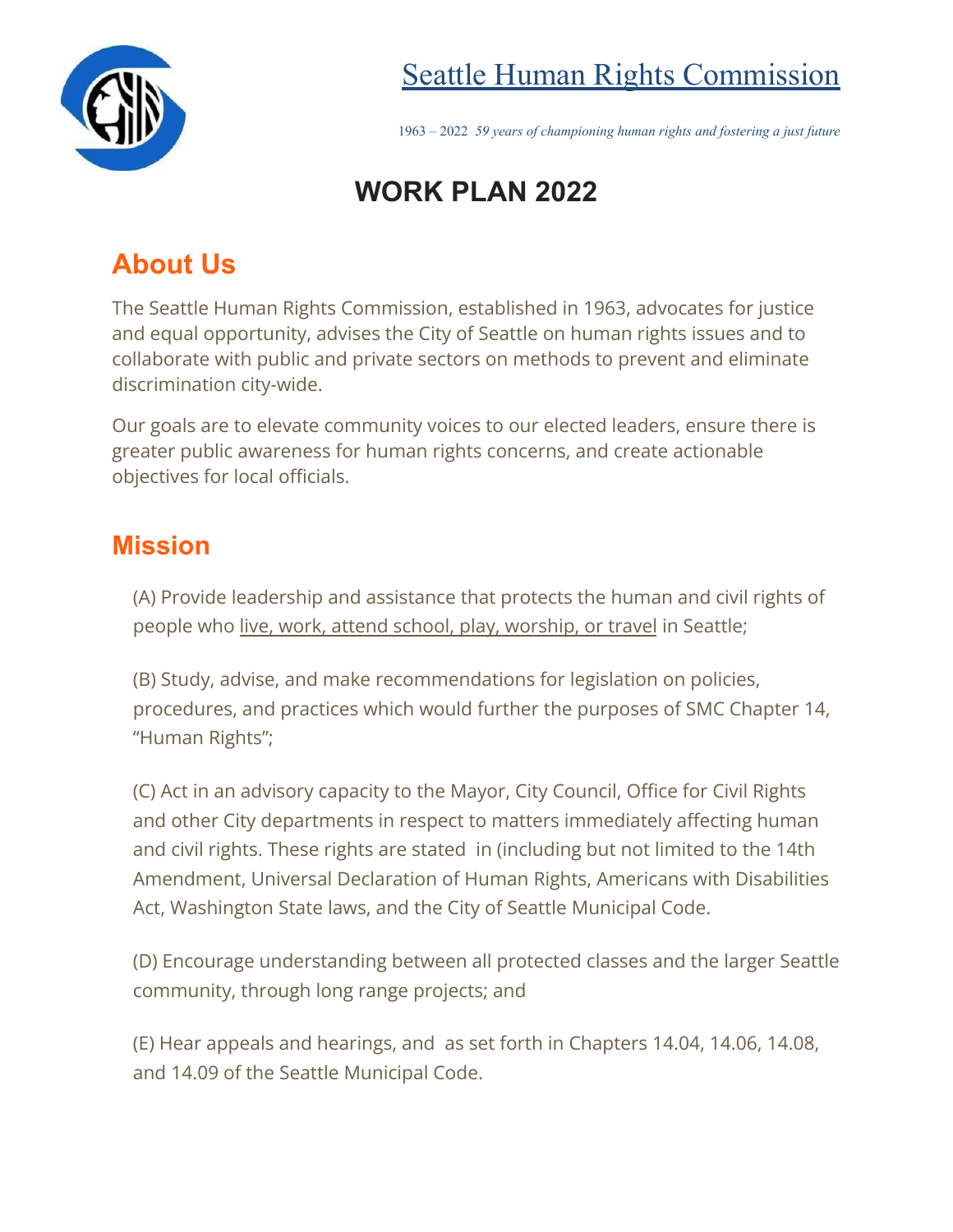### **2022 VISION**

The Commission shall consolidate, document, share, and advocate for **community-generated solutions** to human rights related issues in Seattle, a human rights city. To accomplish this we:

- Invite community organizations and individuals related to homelessness, criminal justice reform, and human trafficking to monthly meetings;
- Attend community-hosted events related to our areas of focus;
- Host events to educate the public about human rights concerns;
- Continue to grow cross-Commission coalitions; and
- Collaborate with other cities that share our city's human rights vision.

The Commission shall **institutionalize an equitable, shared leadership model.** To do this we shall:

- Study other Commissions' organizational structures both within and outside of Seattle;
- Examine governing Seattle Municipal Code (S.M.C.) as it relates to the function of the Commission;
- Revise our Bylaws and make any recommendations to amend the S.M.C.; and
- Administer year two of the Fellows program.

### **SEATTLE HUMAN RIGHTS COMMISSION VALUES**

**Communities:** We center the communities most impacted by human rights concerns in all the work we do.

**Race & Social Justice:** The commission supports the city's Race and Social Justice Initiative (RSJI) — an effort to end institutionalized racism and race-based disparities in City government. The commission incorporates RSJI's long-term approach in its plans, by working to change the underlying system that creates race-based disparities in our communities to achieve racial equity.

**Shared Leadership:** The Commission reflects the above values by practicing shared leadership within the Commission, the City Commissions, and in community.

**Collaboration:** The Commission dedicates 2022 specifically to expanding and deepening institutionalized collaboration with other Commissions; namely The Seattle Women's Commission, Disability Commission, LGBTQ Commission, and the Immigrant and Refugee Commission.

And, we strengthen relationships with community-based organizations dedicated to the Commission's areas of focus.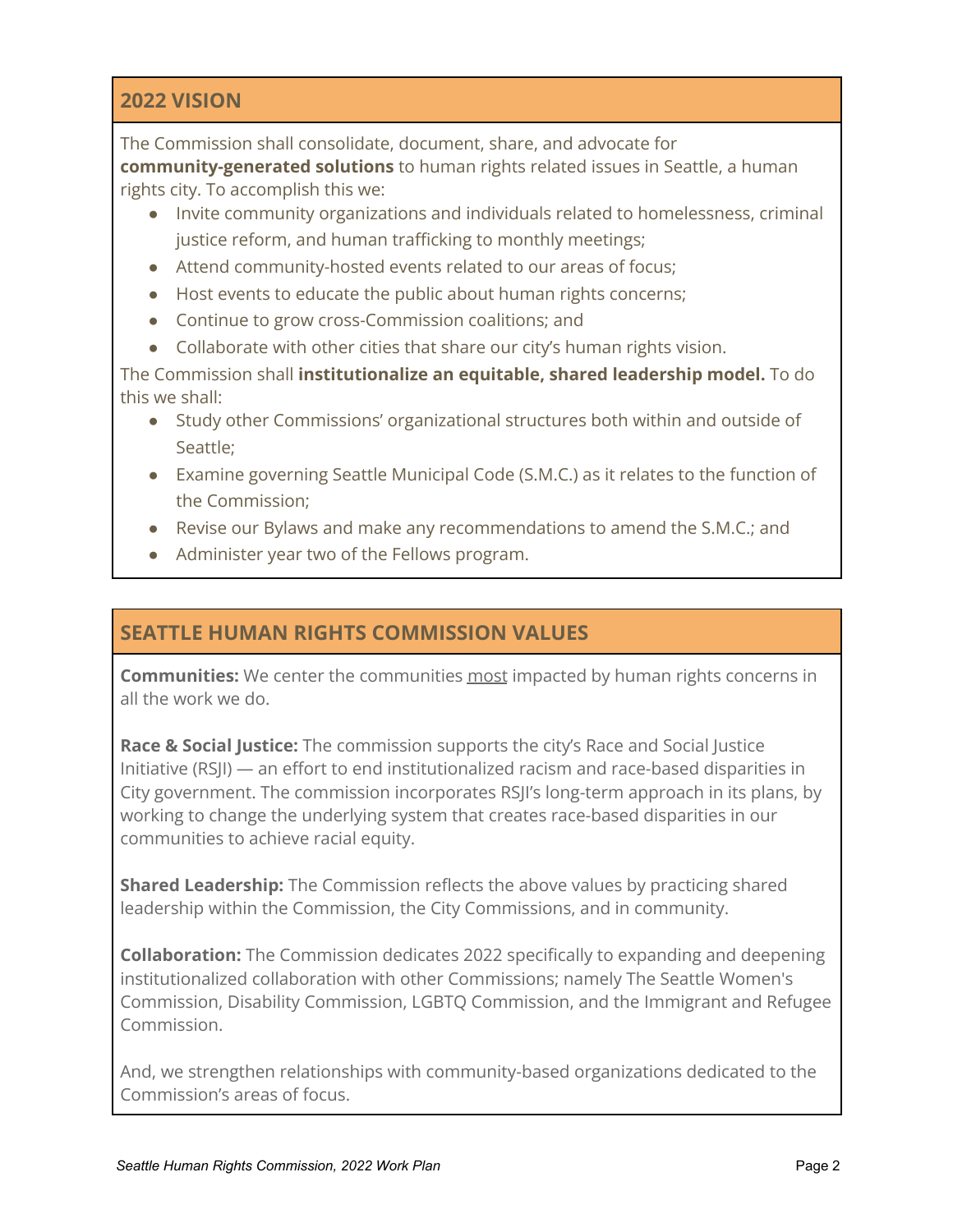# **WORK PLAN***(fka "Guiding Principles")*

### **2022**

The main priority in 2022 is the **recruitment process to achieve 100% capacity at all times**. **The following Work Plan relies solely on our capacity and thus our ability to fill Commissioner positions in a timely and consistent manner.** We not only welcome new Commissioners, but the Commission also intends to examine and recommend changes to the City's confirmation process using an equitable framework. Alongside recruitment, the Commission shall focus our work as follows:

1. To fulfill our mission and values of community and race/social justice, the Commission continues to support the following **Task Forces in 2022**:

- a. The Unhoused (given full capacity)
- b. Human Trafficking (given full capacity)
- c. Criminal Reform Task Force

2. To fulfill our mission and value of Community, The Commission shall **continue to host (and attend) events** such as Human Rights Day in December. To further opportunities to exchange learning, we shall invite community organizations and individuals to our monthly meetings as well as attend community events on behalf of the Commission.

3. To fulfill our value of shared leadership, The Commission **named specific roles for the three Co-Chairs**:

- Administrative Co-Chair
- Communications Co-Chair
- Five Commissions Co-Chair

One vision of the Executive Committee as a whole (Co-Chairs, Appeals Chair, Secretary) is to share **clearly defined tasks and responsibilities in an equitable way throughout the Commission.**

4. To fulfill our value of shared leadership, the Commission seeks to invite another officer to the Executive Committee that represents the Task Forces directly (**Task Force Chair**) as well as developing year two of the **Fellows Program**.

5. To fulfill our value of collaboration, In 2022 the Commission created the **Five Commissions Committee:** a group of Commissioners to serve as liaisons to each of the other City Commissions. The vision of this new Committee is to further institutionalize meaningful, ongoing relationships with the other Commissions and is chaired by the Five Commissions Co-Chair.

6. To fulfill our value of race/social justice, the Commission intends to continue to train all Commissioners in both the **appeals process and biases in recruitment** while examining underlying systems that create identity-based disparities in our communities.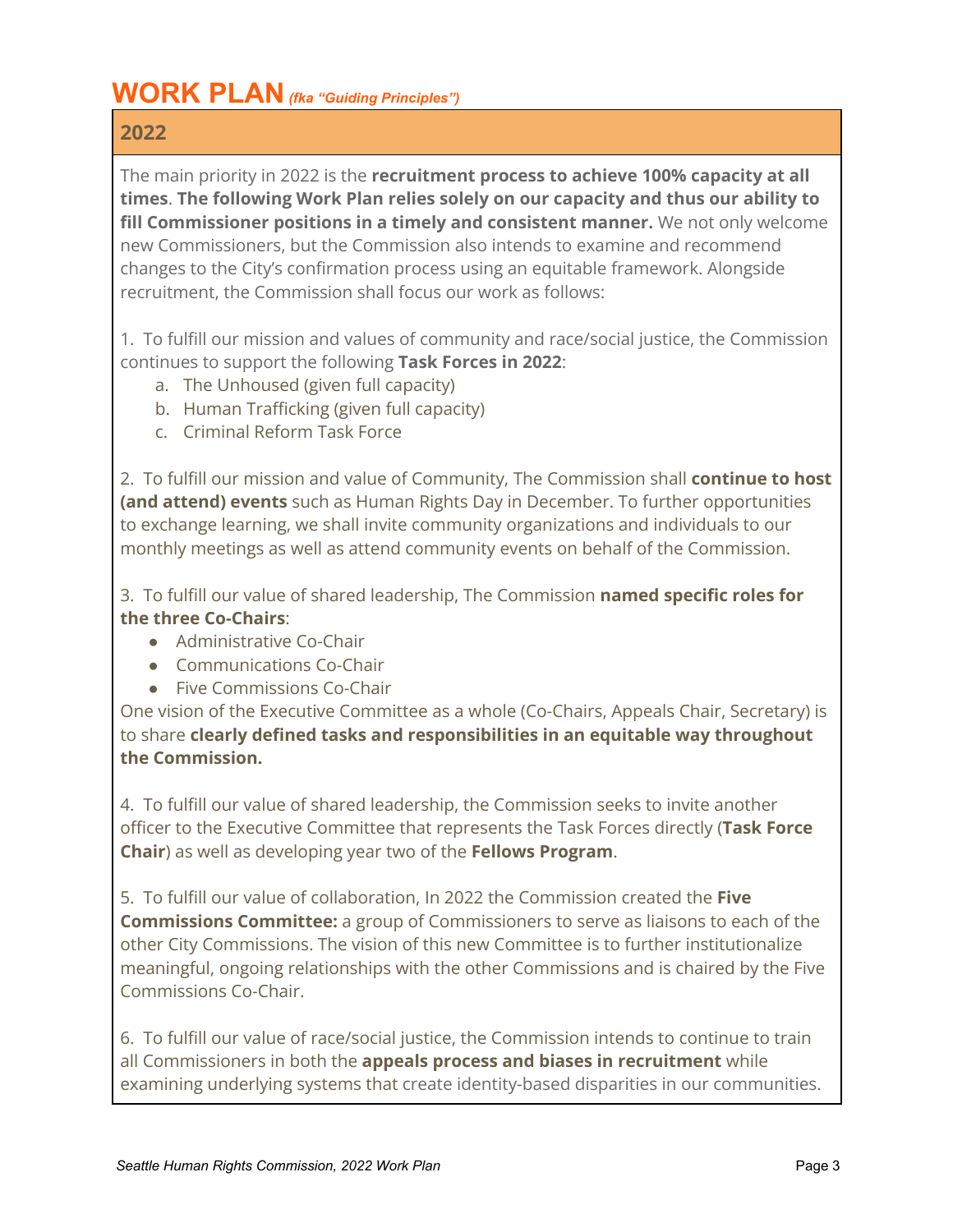# **Work Plan Timeline**

### **1st Quarter (January - March)**

#### **Recruitment**

- Promote the application via email lists and social media
- Consolidate all mailing lists and contacts into a "Community Directory"

#### Criminal Justice Task Force

- Recruit Commission members and invite community organizations
	- Conduct outreach to grassroots community organizations across the City of Seattle who are doing impactful work to support and uplift families who have been impacted by incarceration and SPD. (Excessive use of force, re-entry services, etc)
- Relationship building and understanding of current landscape
- Assess Commission capacity for proposed avenues of advocacy
- Propose possible avenues of advocacy to Commission
	- Invite community organizations to present about how the commission can help them move their work forward in the advocacy space

#### Commission Development

- Complete Biases in Recruitment training for current Commissioners
- Finalize Work Plan and present to City Council and Mayor
- Job descriptions for Co-Chairs (Administrative, Communications, Five Commission)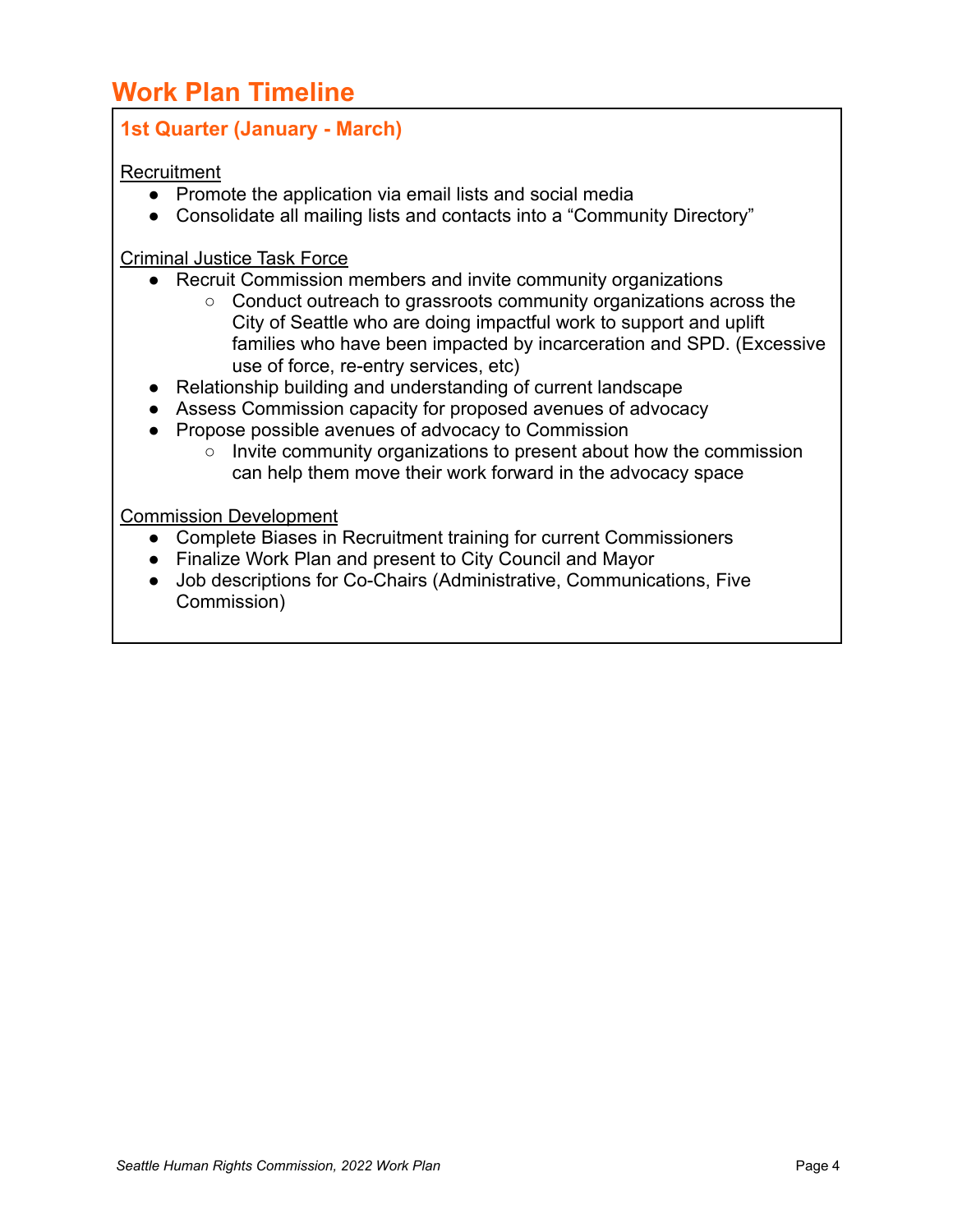# **Work Plan Timeline**

### **2nd Quarter (April - June)**

#### Recruitment and Onboarding

- Interview questions and needs assessment w/ equitable practices (March)
- Review applications (April) and conduct interviews (May)
- Training new Commissioners: Handbook, mandatory City trainings (June)
- Update Onboarding process documents
- Partner new Commissioners with current Commissioner/mentor
- All new Commissioners confirmed with expediency

#### Criminal Justice Task Force

- Review all existing related documents created by the community and City and via their collaborations (historical and current)
- Conduct outreach to community based organizations across the City and invite them to join CJ Task force meetings.

#### Commission Development

- Familiarize Commissioners with new online platform (emails, doc storage, etc)
- Finalize revisions to the Bylaws
- Recommended changes to the SMC as they relate to the Commission

#### **Events**

• Create Human Rights Day event planning team

### **3rd Quarter (July - September)**

#### **Recruitment**

- Fill outgoing Commissioners' positions (three outgoing in July)
- Explore second year of Fellows (or potential internship/volunteers) Program

#### Criminal Justice Task Force

● Invite community based organizations to present at task force meetings around advocacy efforts in the Criminal Legal System space

#### Commission Development

- Present Appeals training for new Commissioners (August)
- Present Bias in Recruitment training for new Commissioners
- Activate other existing Task Forces (Homelessness, Human Trafficking)

#### **Events**

- Plan for Human Rights Day
- Collaborate with the Seattle Disability Commission to hold a panel for Prisoner Justice Day (August)
- Form Retreat planning team for January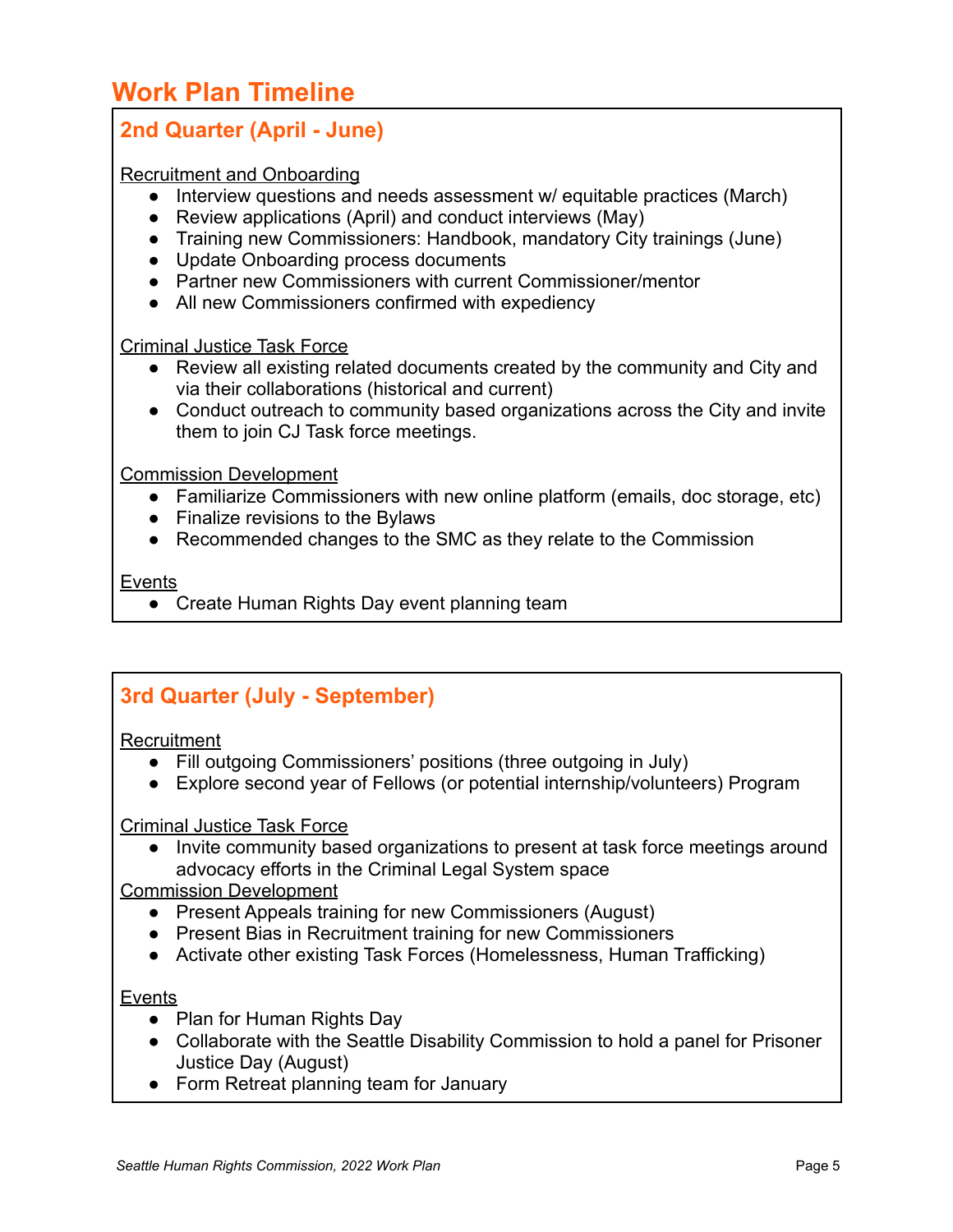## **Work Plan Timeline**

# **4th Quarter (October - December)**

#### Commission Development

• Retrospective - how is 2022 going?

#### **Events**

- $\overline{\bullet}$  Plan the January 2023 retreat
- Host the annual Human Rights Day (December)

# **PROGRESS FROM 2021, Highlights**

| <b>2021 Work Plan Goals</b>                                                                                         | <b>Accomplishments</b>                                                                                                                                                                                                 |
|---------------------------------------------------------------------------------------------------------------------|------------------------------------------------------------------------------------------------------------------------------------------------------------------------------------------------------------------------|
| In order to function at the full capacity of<br>community engagement it is crucial to recruit more<br>commissioners | The Commission successfully recruited 9 new<br>Commissioners                                                                                                                                                           |
| It takes a while to hear about progress on filling<br>commission seats                                              | The confirmation process is still not in alignment<br>with the realistic needs of the Commission, 2022<br>is dedicated to addressing this matter with a lens<br>of equity.                                             |
| We need to manage agendas and meetings                                                                              | All meeting minutes and agendas are now<br>streamlined and sent to SOCR on time                                                                                                                                        |
| Attend City training classes sent by Marta                                                                          | 100% of all current Commissioners have<br>completed all mandatory SOCR trainings                                                                                                                                       |
| Define and streamline the interview process                                                                         | The entire recruitment process is now in line with<br>other Commissions, and follows best known<br>equitable practices                                                                                                 |
| Project managementAll focus on one project at<br>a time.                                                            | While maintaining focus on a project, we also<br>expanded this thinking under a shared leadership<br>model which emphasizes project based work<br>specifically within task forces and task-specific<br>Co-Chair roles. |
| Connections to: Indigenous community, Youth and<br>elders, People with lived experience                             | Worked with the other Commissions to educate<br>Community about their rights as the eviction<br>moratorium deadline was looming.                                                                                       |
|                                                                                                                     | Became a founding member of the Human<br>Collaborative and lead train-ins on Human<br>Trafficking from the perspective of survivors.                                                                                   |